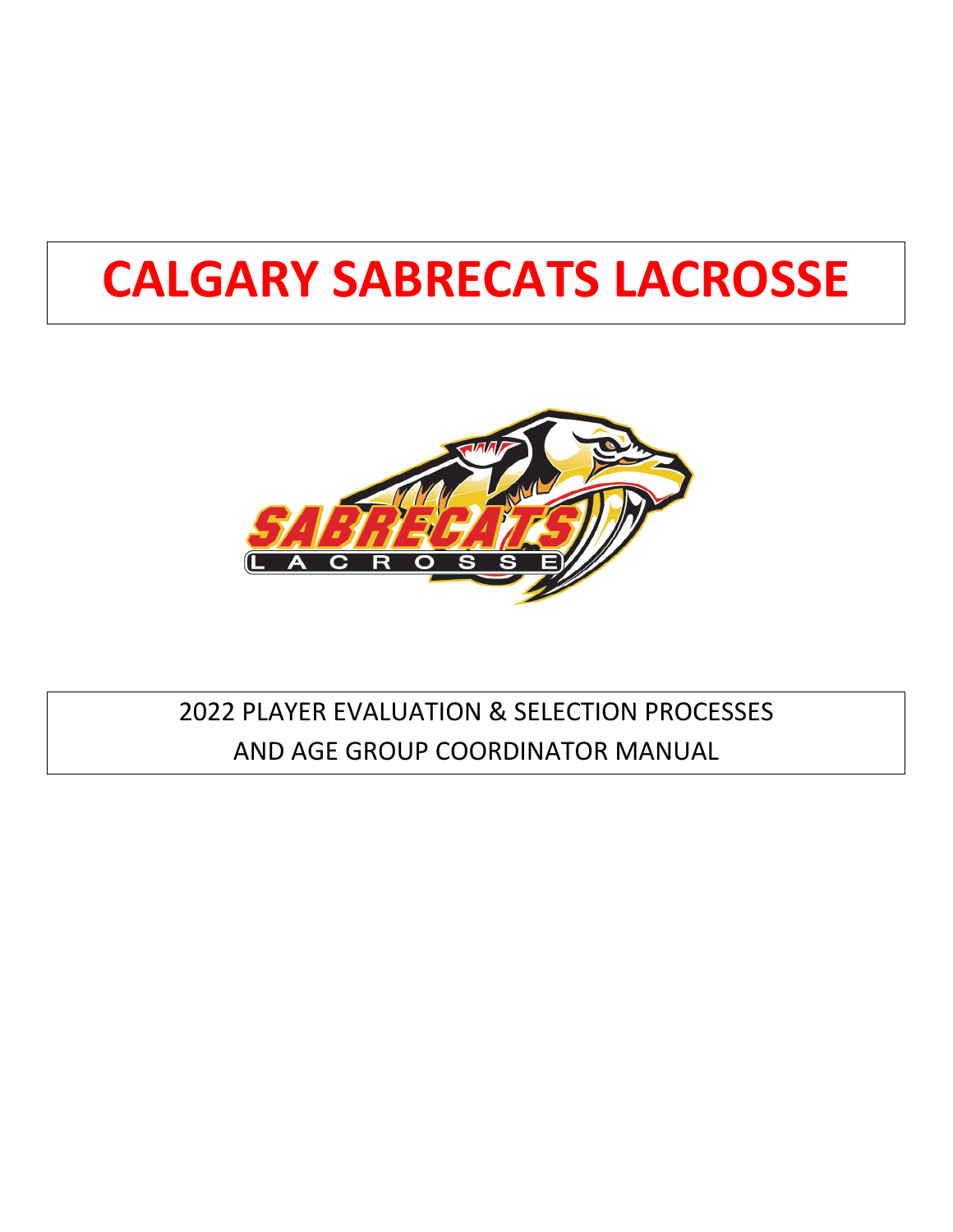### **TABLE OF CONTENTS**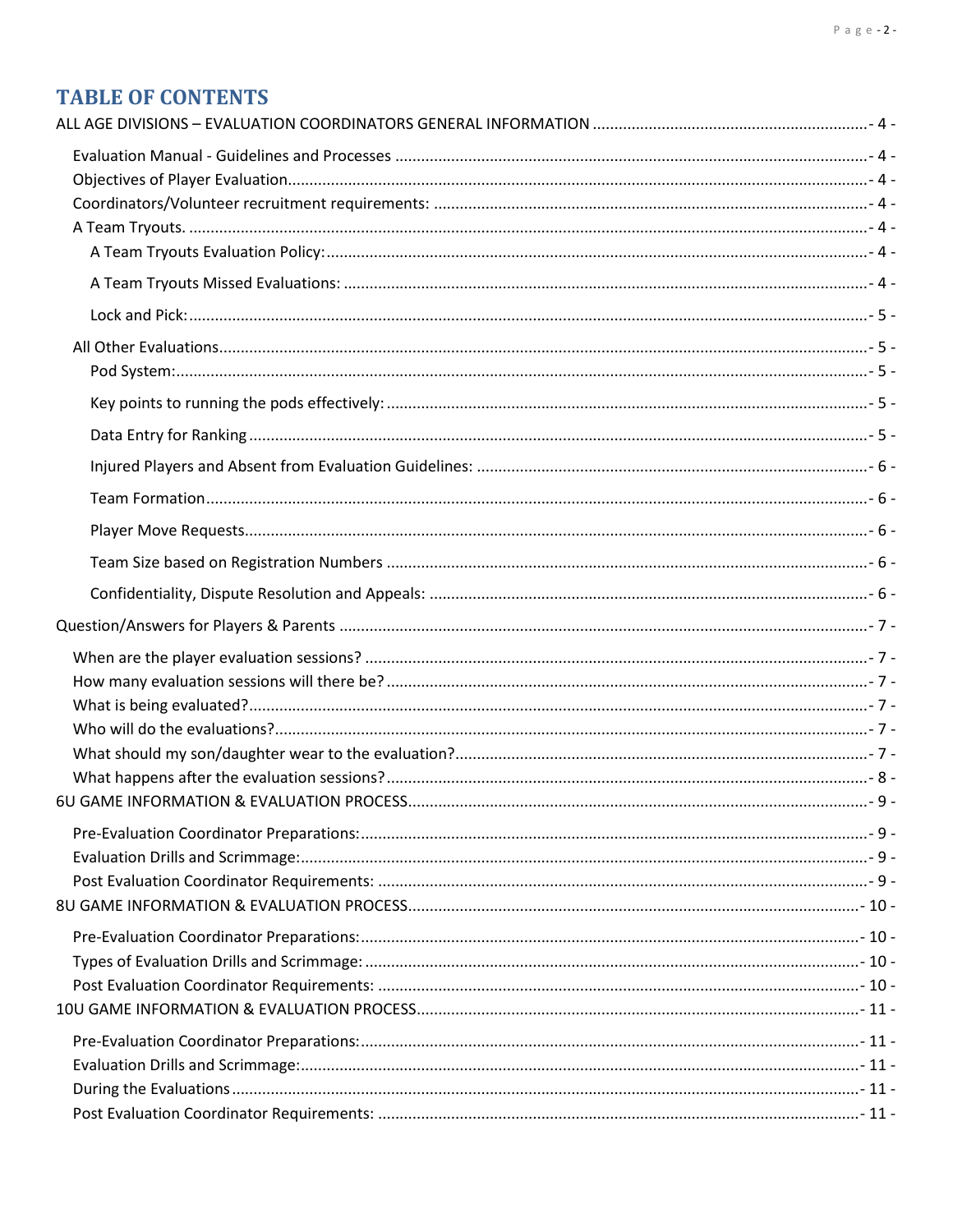| 16U GAME INFORMATION & B/C EVALUATION PROCESS |  |
|-----------------------------------------------|--|
|                                               |  |
|                                               |  |
|                                               |  |
|                                               |  |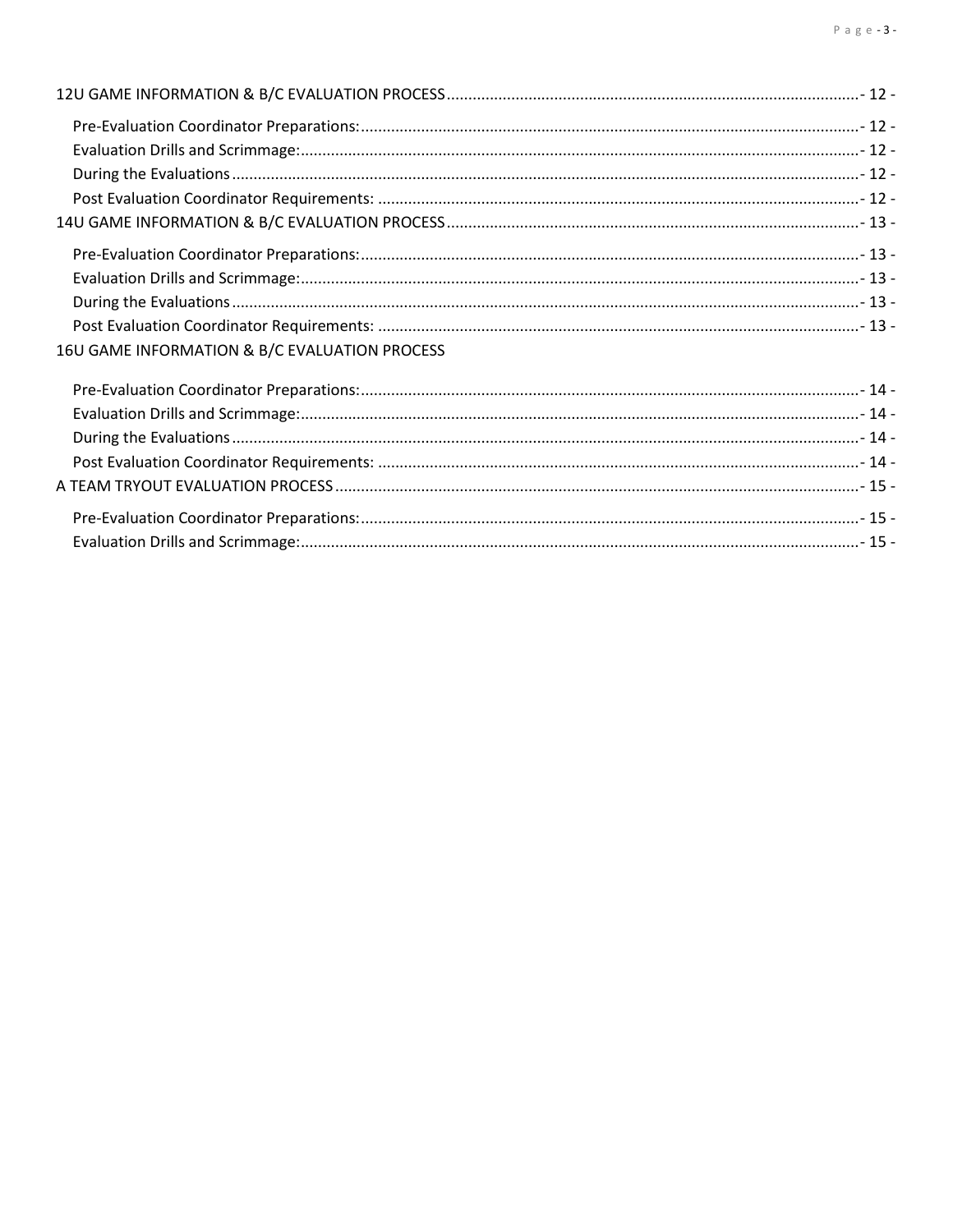### <span id="page-3-0"></span>**ALL AGE DIVISIONS – EVALUATION COORDINATORS GENERAL INFORMATION**

### <span id="page-3-1"></span>*Evaluation Manual - Guidelines and Processes*

This manual was originally developed by the 2014 Sabrecats Board of Directors in conjunction with coaching and coordinator volunteers from within the Sabrecats community. The purpose was to adopt a set of guidelines and rules that will help simplify and facilitate the yearly task of preparing and running evaluations. We recognize that dependent on registration numbers these processes may or may not fully encompass the necessities needed to organize each division. Therefore, it should be reviewed and updated by the sitting Executive each year prior to evaluations to ensure all points have been adopted and incorporated, including any changes to the divisional structure of lacrosse made by the CDLA or ALA.

### <span id="page-3-2"></span>*Objectives of Player Evaluation*

- To provide a fair and impartial assessment of a player's total lacrosse skills during the evaluation sessions.
- To ensure that players have a reasonable opportunity of being selected to a team appropriate to their skill level as determined during the evaluations of the current year.
- To provide consistency in the evaluation process such that both player and parent experiences are consistent from year to year as players move through the various levels of the association's programs.
- To form teams to maintain balanced and competitive play where the athletes can develop their skills, participate equitably, and have fun during the season.

### <span id="page-3-3"></span>*Coordinators/Volunteer recruitment requirements:*

The Director of Evaluations oversees evaluations for the entire association – 6U thru 16U. The Director will provide mentoring and training to our Age Group Coordinators to help meet our organizational requirements and ensure evaluation policies are being followed. They will have access to the evaluations ranking and scoring data for each division.

This information may vary slightly from age division to age division.

Age Group Coordinators will be required to recruit volunteers based on volunteer roles that parent's chose during the registration process.

• Evaluation Assistants - Player check-in, pinny distribution, on-floor help, wash pinnies

#### <span id="page-3-4"></span>*A Team Tryouts.*

<span id="page-3-5"></span>A Team Tryouts will be a combination of drills and scrimmage play. The process will be led by the Sabrecats Technical Director.

#### A Team Tryouts Evaluation Policy:

Each player registered in A Try-outs will be given up to 4 separate floor times in which they will be evaluated. There are no guarantees that any player will be granted more than one floor time as cuts will occur throughout the process.

During these floor times, each player will be evaluated on core lacrosse fundamentals appropriate for their age level including but not limited to: Passing/Catching, Shooting, Physical Endurance, Stick Skills, Athleticism, Defensive Ability, Overall Game Sense, Attitude/Effort and Lacrosse IQ.

Evaluators will be a mixture of Junior Aged Players, Coaches, as well as, experienced Sabrecat members. Team placement will be determined by the player's total combined score of all floor times.

#### <span id="page-3-6"></span>A Team Tryouts Missed Evaluations:

**Players are expected to show up for all evaluations unless they are informed otherwise**. If a player is absent for one evaluation time, they will be assigned an average score of the two players ranked above them and the two players ranked below them from the previous evaluation. If a player misses the first evaluation, they will be assigned an average score of the two players ranked above them and two players ranked below them in the coach's end of season team rankings from the previous year. If any player is absent from two or more evaluations, they will be ranked using a combination of their current year evaluation results and the previous year coach's assessments. The ultimate placement must be approved by the Age Group VP, President, and Director of Evaluations.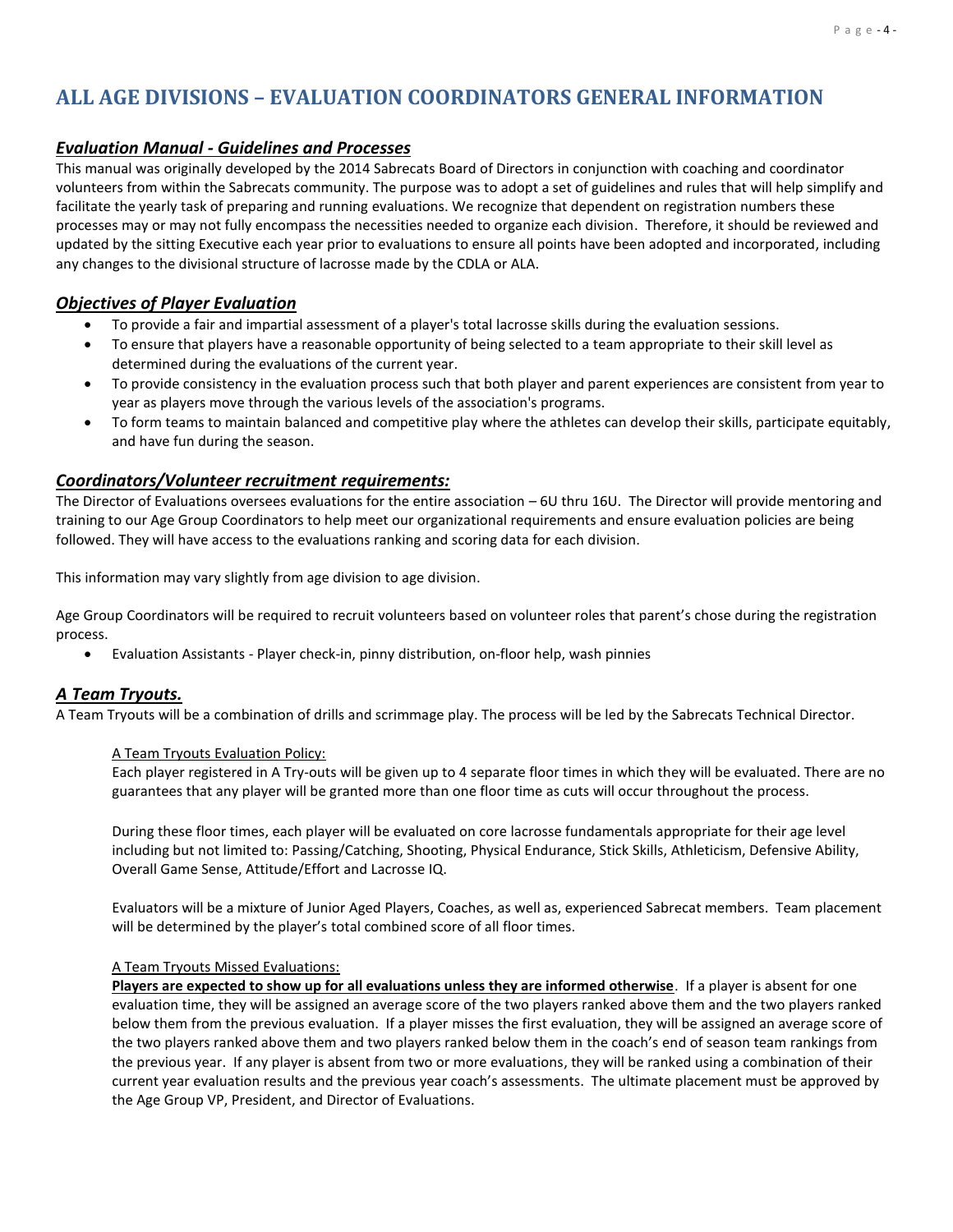If a player will miss an evaluation floor time due to injury, illness, or there is a legitimate personal, family, or medical emergency they must contact the Age Group Coordinator to explain the situation. Each case will be reviewed by the applicable Age Group VP, President, and Director of Evaluations to determine the best course of action.

#### <span id="page-4-0"></span>Lock and Pick:

Peewee: Total 16 Runners: Top 10 Lock, 6 Coaches pick from players ranked 11-22. Bantam: Total 18 Runners: Top 12 Lock, 6 Coaches pick from players ranked 13-24. Midget: Total 18 Runners: Top 12 Lock, 6 Coaches pick from players ranked 13-24.

#### Team Formation

Involved in the process of team formation will be the President, Age Group VP, Age Group Coordinator, Director of Evaluations and Director of Coaching (with at least three of those being independent – no child involved in the process). If any of these individuals have a child involved in team formation they will excuse themselves from the process.

#### Final Cuts

Players who make it through all A evaluations but are not selected to the A team will be placed on a B level team without being required to participate in the B/C level tryouts.

### <span id="page-4-1"></span>*All Other Evaluations*

<span id="page-4-2"></span>Various methods will be used including Drills, Scrimmage, and the Pod System. The Sabrecats Technical Director will lead the evaluation process.

#### Pod System:

Depending on the group and level, the Pod system is useful for the initial sorting of athletes. Understanding the pod system model prior to implementation is very important. The pod system is based on the understanding of working towards getting like ability players together in the same pod by the end of the overall evaluation. The size of the pods is not as important as the like ability. The most important factor in having an effective pod system is the frequency at which the players move between the pods. It is perfectly fine if the same player gets moved up and down multiple times throughout a floor time. That means that this player falls in the range between two pods and is being compared in both pods.

<span id="page-4-3"></span>Key points to running the pods effectively:

- All pods should be doing the same drill at the same time. This will allow players to move frequently as players will be stronger in some drills than others.
- Use age specific, age and level appropriate drills.
- Evaluators are not grading players within their pod throughout the bulk of the floor time. They are simply looking for the top 1 or 2 (or more where necessary) to move up and the bottom 1 or 2 to move down. Middle of the range should remain in the pod.
- Very few players should have not moved at some point during floor time even if many players finish in the same pod they started.
- A floor "captain" should be moving about the floor throughout the pods making sure players are constantly being moved up and down.
- In the last 5-10 minutes of the floor time, no further movement should occur so that the evaluator can provide a final rank for each player within their pod. This is imperative for the input to the ranking system spreadsheet and these rankings can be logged by the data input person in conjunction with the coordinator.
- If a scrimmage is done during the tail end or last 10 minutes of an evaluation time, players from 2 or 3 pods should be joined and split equally between the two teams. Pod evaluators would continue to rank players from their pod only.
- Initial pod setups should be done on the previous year's team level and/or experience. However, if the system is run properly it shouldn't matter where each player starts, with enough pod movement of 2 or 3 floor times they will land with like ability players.

#### <span id="page-4-4"></span>Data Entry for Ranking

For transparency and fairness there will be two people entering all evaluation data. They will work in conjunction with the age group coordinator who will oversee the process. At the end of each evaluation, evaluation details are to be entered onsite. All evaluation sheets to be retained by the Executive Director.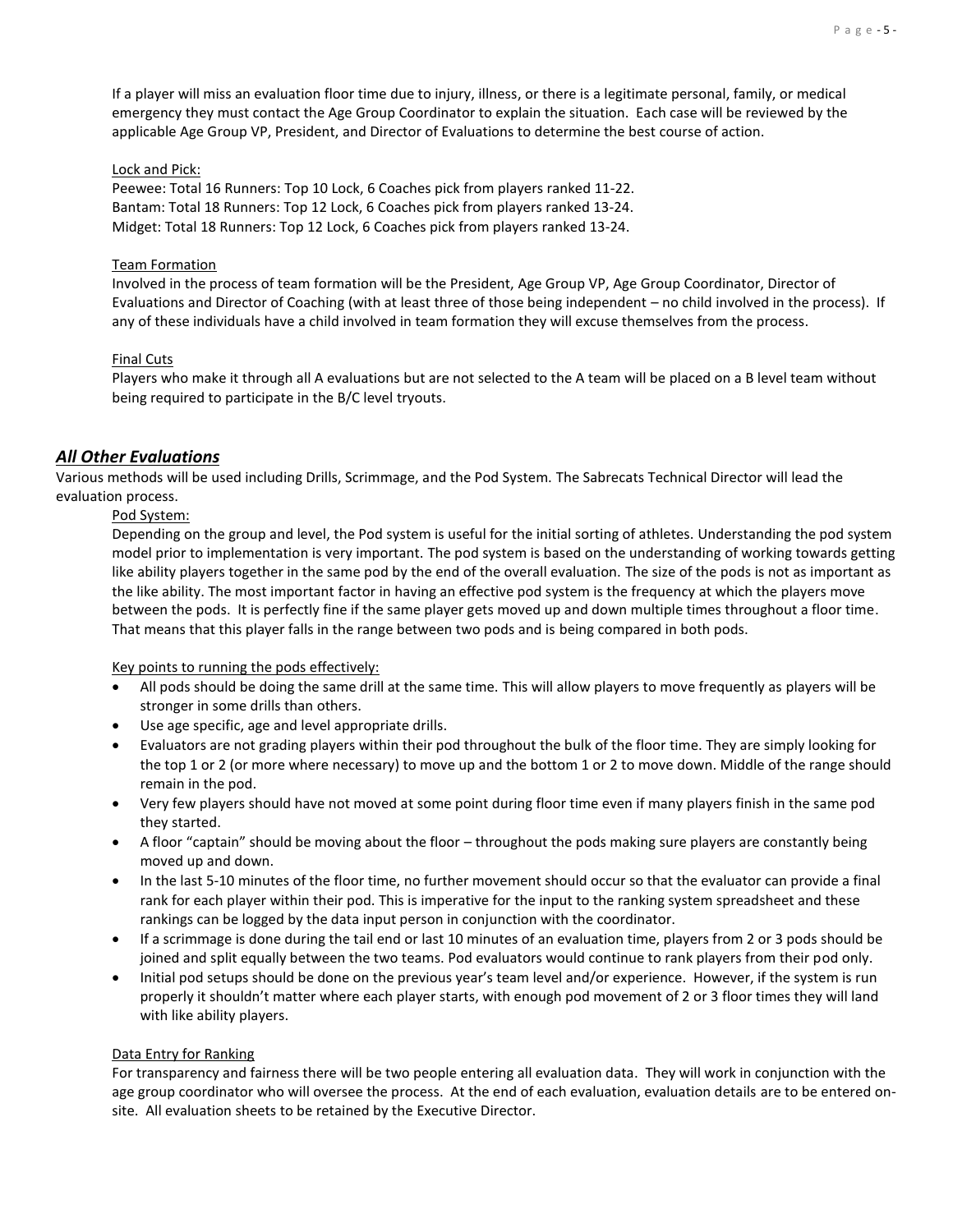### <span id="page-5-0"></span>Injured Players and Absent from Evaluation Guidelines:

Players are expected to show up for all evaluations. If a player is absent for one evaluation time, they will be assigned an average score of the two players ranked above them and the two players ranked below them from the previous evaluation. If they miss the first evaluation, they will be assigned an average score of the two players ranked above them and two players ranked below them in the coach's end of season team rankings from the previous year. If a player is absent for two or more evaluation sessions, they will be ranked using a combination of their current year evaluation results and the previous year coach's assessments. The ultimate placement must be approved by the Age Group VP, President, and Director of Evaluations.

If a player will miss an evaluation floor time due to injury, illness, or there is a legitimate personal, family, or medical emergency they must contact the Age Group Coordinator to explain the situation. Each case will be reviewed by the applicable Age Group VP, President, and Director of Evaluations to determine the best course of action. New players, with no experience, will be placed at the bottom; however, each player is subject to review by the Board on a case by case basis.

### <span id="page-5-1"></span>Team Formation

Where there is a parity requirement; use of the "snake system" off the final ranking will be used. For example; if there are 3 teams in the same division/level as follows;

|               | <b>Team Red</b> | <b>Team Blue</b> | <b>Team Yellow</b> |
|---------------|-----------------|------------------|--------------------|
| <b>Player</b> |                 |                  |                    |
|               | h               | ר                |                    |
|               |                 | 8                | q                  |
|               | 17              | 11               | 10                 |

Involved in the process of team formation will be the President, Age Group VP, Age Group Coordinator, Director of Evaluations and Director of Coaching (with at least three of those being independent – no child involved in the process). If any of these individuals have a child involved in a team formation, they will excuse themselves from the process.

#### <span id="page-5-2"></span>Player Exception Age Division Requests

Player exception requests will be considered only in 6U and 8U.

Movement requests at other age levels will be ONLY for player safety and preservation of program and will be reviewed on a case-by-case basis by the Age Group Coordinator, Age Group VP, and President.

Each player exception will be presented to, and voted on, by the CDLA for approval.

### <span id="page-5-3"></span>Team Size based on Registration Numbers

CDLA/ ALA team size mandated maximums:

6U is designed to be 10 kids per team. (Some exceptions may be allowed)

8U-16U are maxed at 18 runners and 2 goalies.

Once our team numbers are set - we can continue to accept late registrations provided it does not take us over the maximum team size.

Although team numbers can be a fluid exercise, we use a few guiding principles.

- 1) Team size maximums.
- 2) Goalies available.
- 3) Trying to maximize the number of kids playing.
- 4) Number of teams submitted at CDLA meeting based on registration at that point.

#### <span id="page-5-4"></span>Confidentiality, Dispute Resolution and Appeals:

Confidentiality is paramount. Sharing ranking stats is unacceptable under any circumstances. Disputes primarily center on parental concern that their player has not been placed on the correct team. Parents are to be referred to the Sabrecats Policies and Procedures Manual as to the process involved to launch an appeal.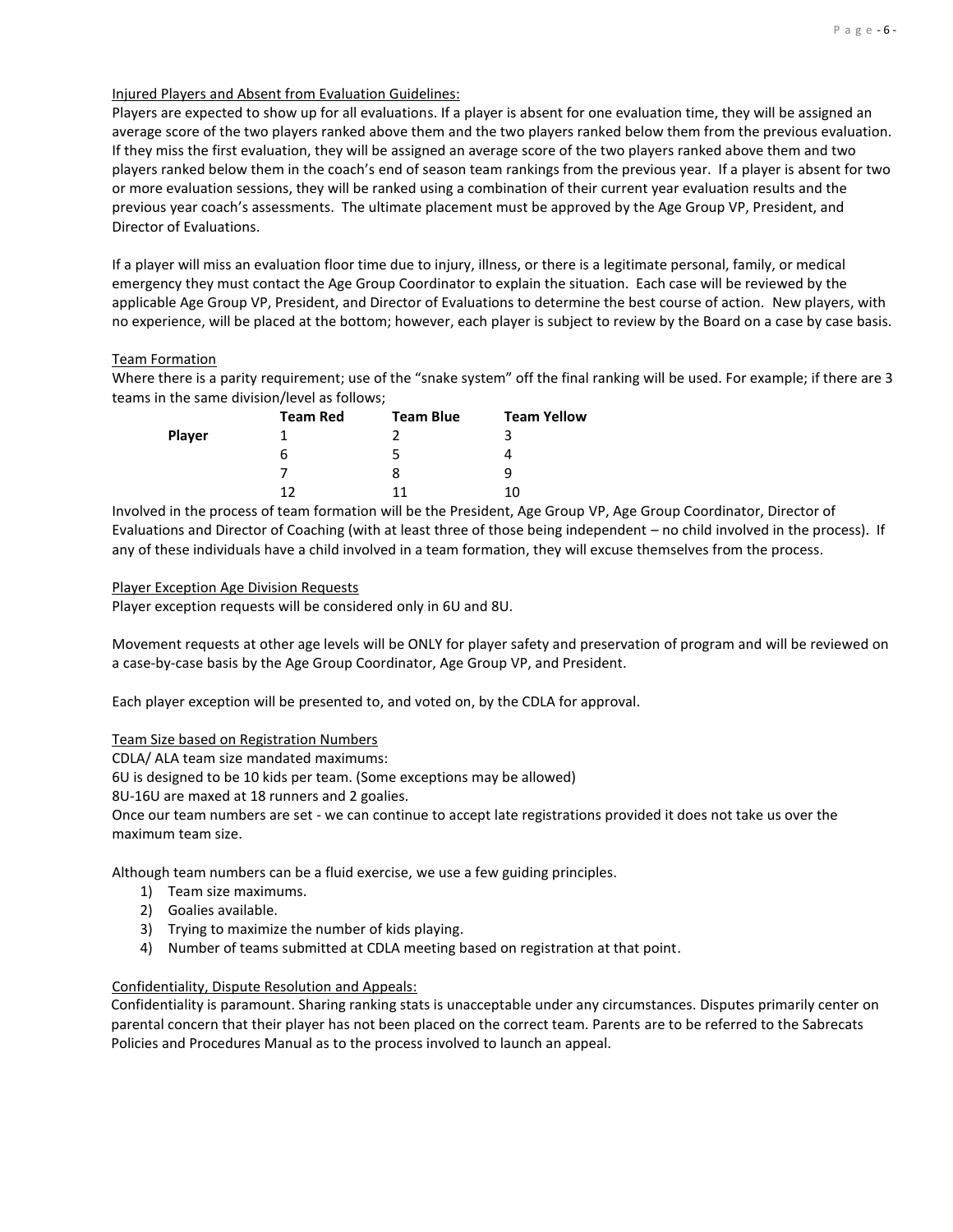### *Goalie Evaluations*

Declared goalies for all age groups will be given a minimum of one dedicated floor time as an initial skill assessment. This floor time will be run and evaluated by  $3<sup>rd</sup>$  party evaluators and Sabrecats personnel with goalie expertise.

After this initial floor time, goalies who declare for A tryouts will go through that process. All goalies who either do not make an A team or elect not to tryout for A teams will continue to evaluate within their age group. They will be notified of their floor times by the same process as runners.

### For 10U Goalies:

10U is considered a development league. It is an opportunity for those players who are interested in becoming a goalie to try it out. Those players who only want to be a goalie will be given that opportunity and evaluated as a goalie. The Age Group Coordinator, President, and Director of Evaluations will decide team placement based on the evaluation data.

Once placed on a team, there may be other players who are interested in playing goal. Those players must be given that opportunity. The declared goalie will be given the option to participate as a player for those impacted games.

### <span id="page-6-0"></span>**FAQ for Players & Parents**

These are questions that coordinators should be prepared to answer and provide feedback to parents and players.

### <span id="page-6-1"></span>*When are the player evaluation sessions?*

As an association, we have a set schedule in order to inform parents and players of their initial evaluation time and location as well as when further sessions may occur pending the results of the initial assessment.

### <span id="page-6-2"></span>*How many evaluation sessions will there be?*

Every parent and player should be aware prior to evaluations of the number of opportunities that the player will have to be assessed. Generally speaking, most age groups will have a target of 3-4 evaluation floor times.

### <span id="page-6-3"></span>*What is being evaluated?*

Dependent on age division, lacrosse IQ, athleticism, technical knowledge, overall skill, offensive ability, defensive ability.

### <span id="page-6-4"></span>*Who will do the evaluations?*

There are 3 key groups involved in the evaluations:

- $\triangleright$  Off floor coordinators and volunteers who will be responsible for tracking evaluations, contacting parents, players and scheduling sessions.
- $\triangleright$  On floor coaches to take players through the session.
- $\triangleright$  On floor evaluators who will be responsible to evaluate players during drills and scrimmages.

### <span id="page-6-5"></span>*What should my son/daughter wear to the evaluation?*

Full equipment is always mandatory. This includes:

- ➢ Helmet and Cage For players aged 16 and under, all helmets must be CSA-approved for ice hockey, facemasks CSA-approved for lacrosse or CSA-approved for hockey with exceptions, or helmet and facemask unit approved by NOCSAE for lacrosse. Players aged 17 years and over are not required to use a CSA approved facemask for lacrosse until January 1, 2013. Until then, helmet and facemask configurations that were legal as per CLA policy and used in the 2011 season may continue to be used in the 2012 season.
- ➢ Shoulder Pads One piece adjustable pad which offers protection for the shoulders and arms. Hockey pads with CSA approval are accepted.
- ➢ Elbow Pads /Slash Guards When using hockey shoulder pads, elbow pads or slash guards provide additional protection. Ensure your player is protected between the shoulder pad and elbow pads and further down the arm.
- ➢ Back and Kidney Pads Lightweight and wrap around to protect the lower back and kidney area.
- $\triangleright$  Gloves Hockey gloves with CSA approval are accepted. Box lacrosse gloves offer excellent protection and agility.
- $\triangleright$  Athletic Support and Cup or Jill Strap.
- ➢ Basketball or flat court Shoes.
- ➢ Mouthguard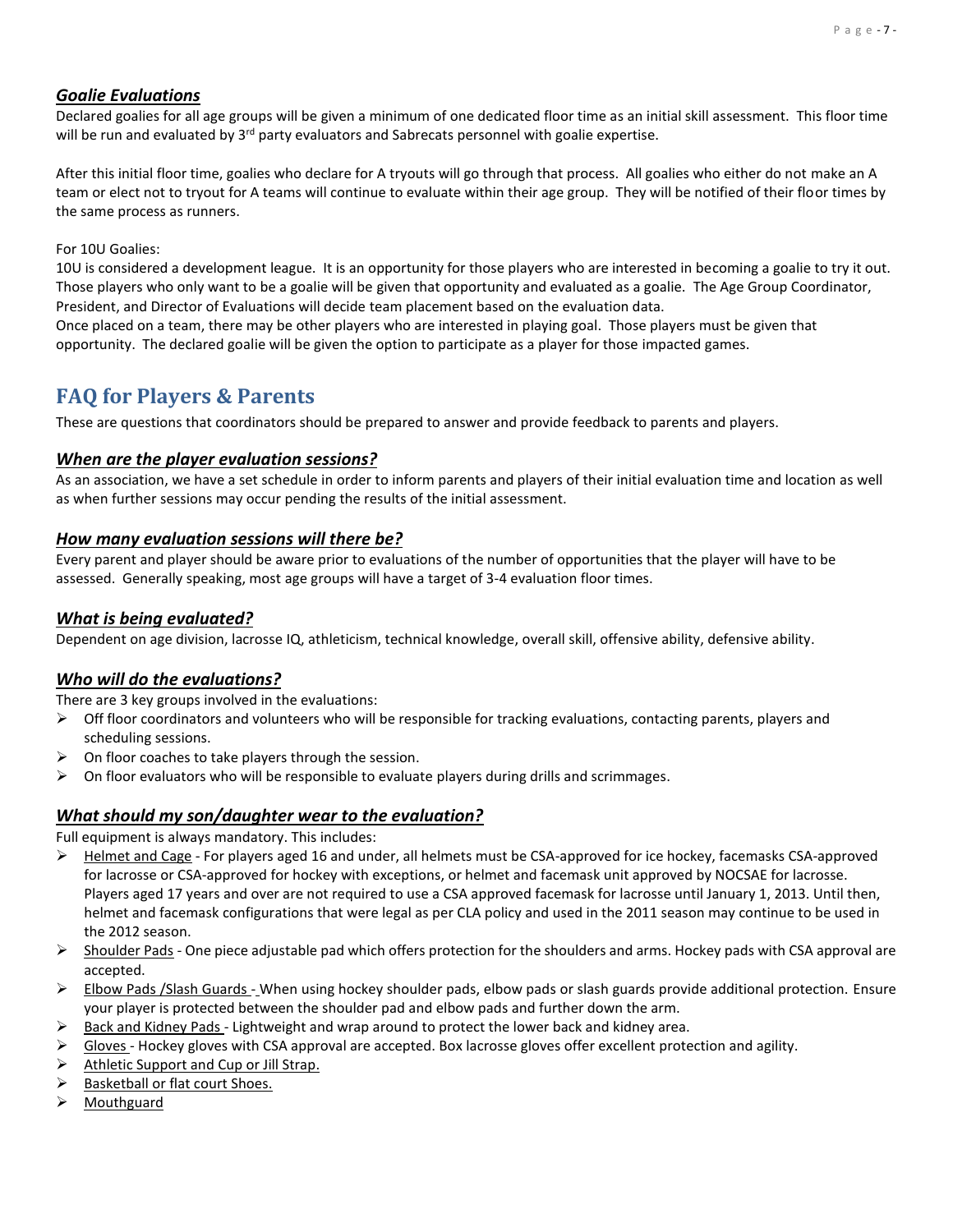Players need to check in upon their arrival at the facility at which time they will be assigned a numbered pinny. The evaluators will only know the player's pinny number - not their name.

### <span id="page-7-0"></span>*What happens after the evaluation sessions?*

Upon the completion of evaluations players will be contacted by the coach of their team. The coach will outline:

- ➢ Practice schedule
- $\triangleright$  Game schedule
- ➢ Introduction of other coaches and managers
- $\triangleright$  Setting of first meeting with parents and players
- ➢ *The purpose of the Mini Tyke and Tyke leagues is to introduce, emphasize, and develop the fundamental skills of lacrosse. The focus of practices as well as games is to promote an environment that encourages participation, skill development, and overall enjoyment of the game.*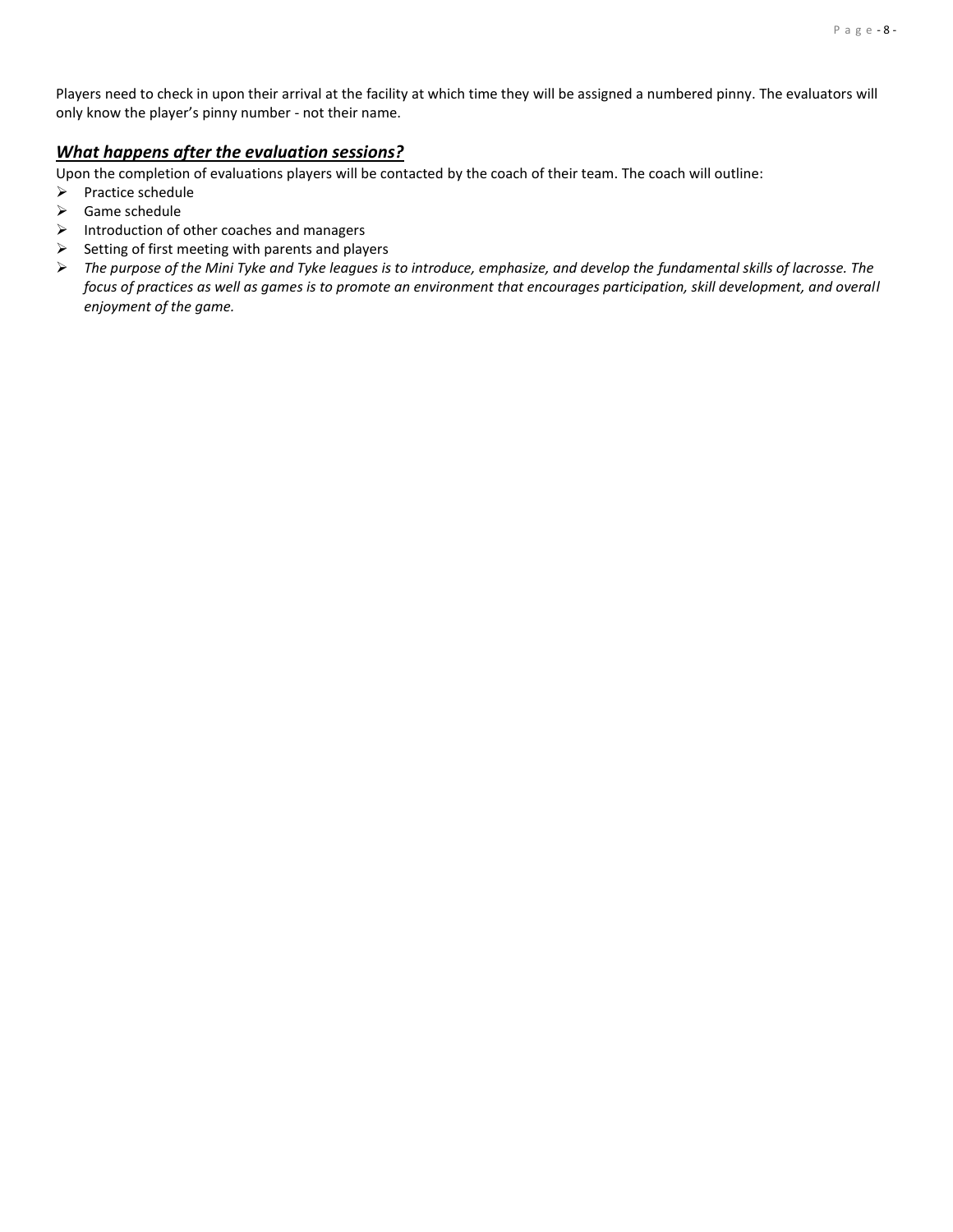### <span id="page-8-0"></span>**6U GAME INFORMATION & EVALUATION PROCESS**

6U is for kids aged 4, 5 and 6 years old. The 6U program follows the guidelines as set forth by the Canadian Lacrosse Association Long Term Athlete Development Plan. CDLA format for 6U games:

- 3-on-3 during the two 15 minute games
- Session times 1 hour
- 15 minute warm-up / skills 15 minute game 15 minute skills session 15 minute game
- Running time
- Players on floor for 3 minute intervals during the 2 15min games
- Play the width of the floor
- No contact
- No referees coaches manage the floor
- No penalties stop when necessary to explain infractions
- The 'fall back' rule will apply meaning that when a goalie has the ball, the other team must go back to their zone and then they can pressure the ball. This gives goaltenders time to make an outlet pass, which must be to a player who is approximately 9 feet from the goalie. If the pass is not made then the play is blown dead and the ball returns to the goalkeeper.

### <span id="page-8-1"></span>*Pre-Evaluation Coordinator Preparations:*

This division age coordinators should realize the most important function is communication with the parents. Making sure parents are aware of the evaluation and season dates, responding to friend requests and ensuring the players are properly equipped. Teams are created primarily on parent requests, balancing by birthdate and observing athleticism to create team parity for this age division.

- Communicate with Executive Director to pull final registered player list. Keeping in mind there will likely be late registrants that will need team placement after evaluations.
- Create player/parent spreadsheets for email communication and team coordination.
- Send an early communication email to everyone that they will receive another email outlining when/where the evaluation will occur. In the primary email include equipment requirements.
- Recruit volunteers (potential coaches) to help with evaluation.
- Recruit Check-in persons.
- Recruit Pinny collect/wash person.
- Attend Coordinators meeting that will be held prior to evaluations commencing where you can collect balls and yellow pinnies from Sabrecats locker room.

### <span id="page-8-2"></span>*Evaluation Drills and Scrimmage:*

Working with your on-floor coordinators and evaluators prepare the players to engage in 15 minutes worth of skills and  $2 - 15$ minute scrimmage sessions to identify top players and most athletic to aide in team parity. *Drills should be very basic:*

- Run with stick no ball.
- Scoop/Carry/Run: (Evaluator should place ball in stopped position on the ground, player scoop, run to wall).
- Run/Scoop in the Corner: (Evaluator should roll the ball into a corner, player runs, scoops, carries ball back).
- Run/Carry thru Pylon/Shoot: (Evaluator should place ball in players net, have them run through a pylon course towards net, shoot on net, return to end of line).

- <span id="page-8-3"></span>• Once teams are divided (generally 10-12 players per team). The coordinator will work with coaches to communicate their team roster to parents/players. New teams can manage the schedule information once posted and recruit managers from within.
- Where there is a lack of coaches, work with the Director of Coaching to recruit parents to get involved.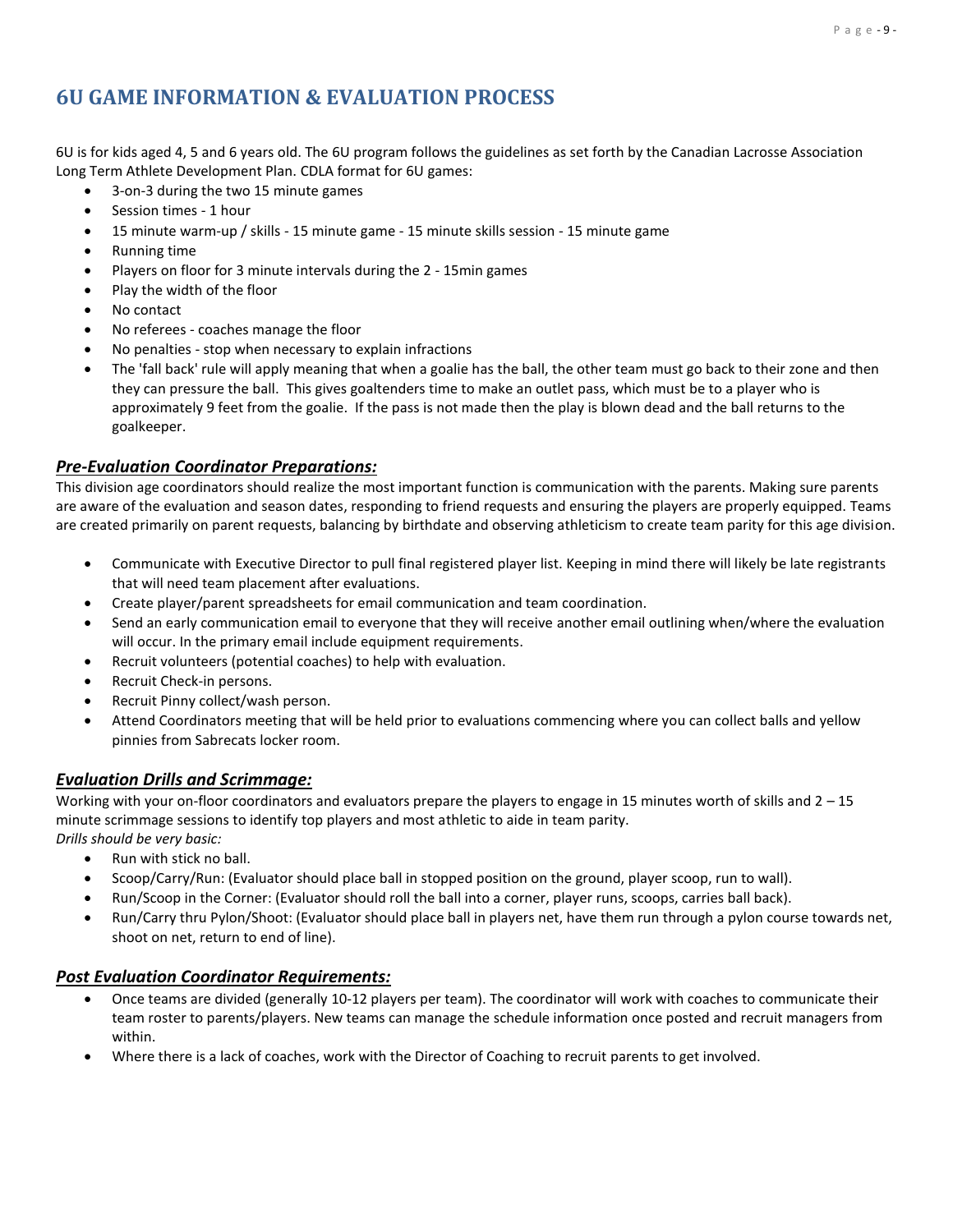### <span id="page-9-0"></span>**8U GAME INFORMATION & EVALUATION PROCESS**

8U is for kids aged 7 and 8 years old. The 8U program follows the guidelines as set forth by the Canadian Lacrosse Association Long Term Athlete Development Plan. CDLA format for 8U games:

- Tyke sessions are 1 hour 2 30 minute sessions one 30 minute warm-up/skills and one 30 minute game
- play full floor
- play 5 on 5 (with rotating goalie)
- 3 x 3 nets
- Referees are in attendance on floor to call penalties and explain violations; players who repeatedly commit rule violations will be sent off the floor
- Contact Rule is "place & push"
- 3 minute shifts
- The 'fall back rule' applies; when a goalie gets the ball, all defensive players must enter their own zone. Once all defensive players are in their own zone, they are free to go wherever they want. The goalie must pass the ball to one of the offensive players who must be at least 9 feet from the crease.
- After each goal and the end of each shift, play shall start with the goalkeeper of the team that was scored on or was in possession of the ball at the end of the shift and the defensive players shall fall back to their zone.

### <span id="page-9-1"></span>*Pre-Evaluation Coordinator Preparations:*

This division age coordinators will require creating an evaluation process that observes athleticism to create team parity, there will be request for friends to play with friends that should accommodated where ever possible. Ensure players are properly equipped by communicating requirements in early emails. Teams are created by balancing by birthdate and observing athleticism to create team parity for this age division.

- Communicate with Executive to pull final registered player list. Keeping in mind there will likely be late registrants that will need team placement after evaluations.
- Create player/parent spreadsheets for email communication and team coordination.
- Prepare ranking spreadsheet with player's names.
- Prepare Evaluation Sheets for Evaluators which will be populated with pinny numbers only.
- Send an early communication email to everyone that they will receive subsequent emails outlining when/where the evaluations will occur. In the primary email include equipment requirements.
- Recruit volunteers (potential coaches) to help with evaluations. You will need evaluators and drill facilitators
- Recruit data input person or be prepared to do your own (this is acceptable at tyke level).
- Recruit Check-in persons.
- Recruit Pinny collect/wash person.
- Attend Coordinators meeting that will be held prior to evaluations commencing where you can collect balls and pinnies, clipboards, pens from Sabrecats locker room.
- Run a de-brief session for your evaluators and facilitators to ensure everyone understands their roles and responsibilities.

### <span id="page-9-2"></span>*Types of Evaluation Drills and Scrimmage:*

- 1 man in corner (scoop loose ball drill)
- Pylon course run with ball/shoot drill
- Pylon course no shots stop/starts drill
- Run (looking for speed)

- <span id="page-9-3"></span>• Once teams are divided (12-15 players per team). The coordinator will work with coaches to communicate their team roster to parents/players. New teams can manage the schedule information once posted and recruit managers within.
- Where there is a lack of coaches, work with the Director of Coaching to recruit parents to get involved.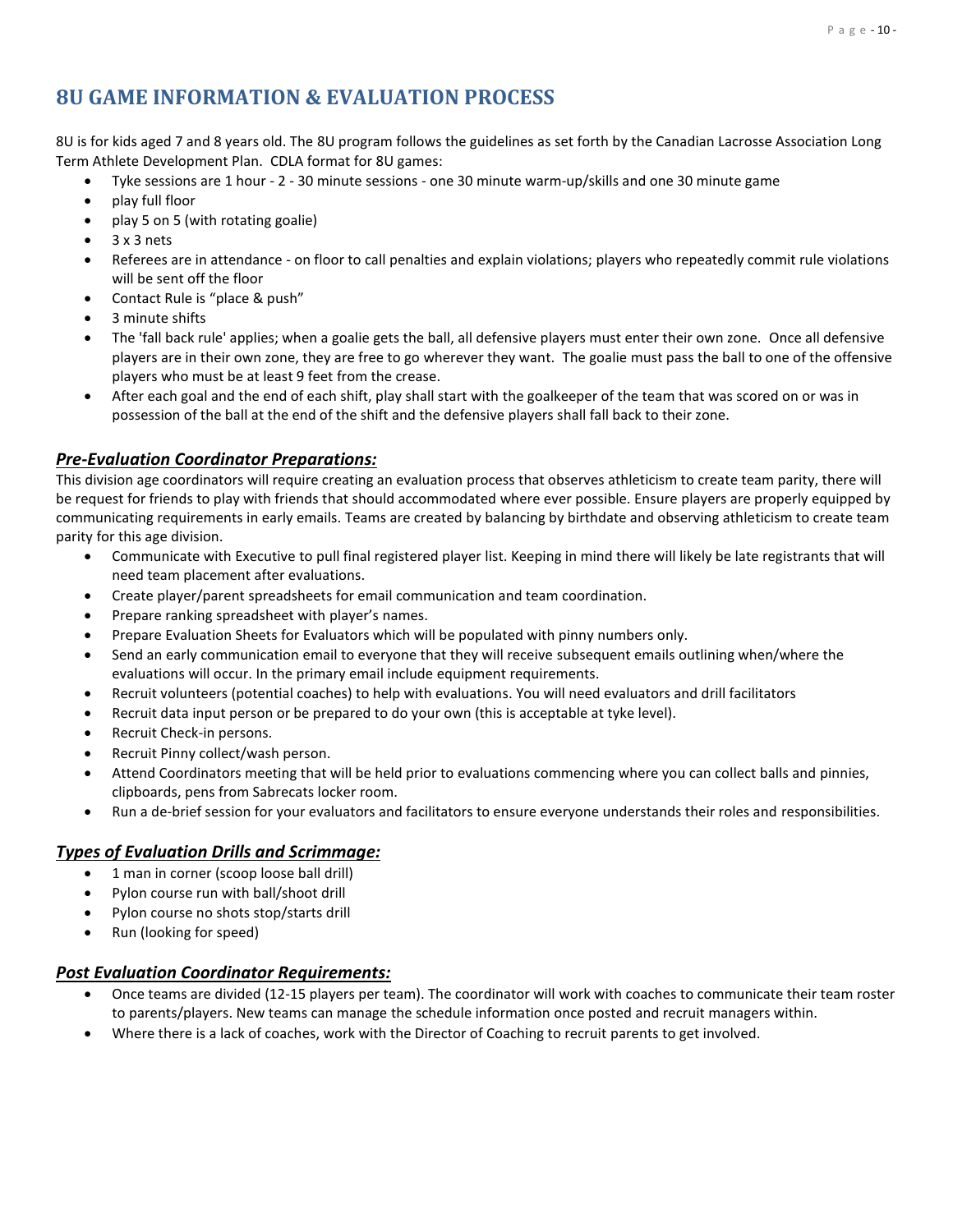### <span id="page-10-0"></span>**10U GAME INFORMATION & EVALUATION PROCESS**

10U is for kids aged 9 and 10 years old. 10U is separated into like-skilled groupings. 10U will be divided into three like-skilled groupings – Development #1, Development #2, and Development #3 – the player numbers in each group will constitute one third of total registrations. The 10U program follows the guidelines as set forth by the Canadian Lacrosse Association Long Term Athlete Development Plan. CDLA format for 10U games:

- Novice games are 3-12 minute run sessions.
- Play full floor.
- Play 5 on 5.
- Referees Regular box rules apply.
- Fall back rule upon goalie possession of the ball, the offensive team must retreat to the restraining line the goalie must make a pass to a player from his/her crease to a player outside the 24' circle
- Play with the 30-second clock.
- Novice teams are encouraged to participate in the ALA Novice and Tyke Festival

### <span id="page-10-1"></span>*Pre-Evaluation Coordinator Preparations:*

This division age coordinators will require creating an evaluation process that observes athleticism to create team parity. Ensure players are properly equipped by communicating requirements in early emails. Teams are created by balancing skill and athleticism to create team parity set for this age division using a pod system.

- Communicate with Registrar to pull final registered player list. Keeping in mind there will likely be late registrants that will need team placement after evaluations.
- Create player/parent spreadsheets for email communication and team coordination.
- Prepare ranking spreadsheet with player's names pre-seed based on years' experience and age
- Prepare Evaluation Sheets for Evaluators which will be populated with pinny numbers only.
- Send an early communication email to everyone that they will receive subsequent emails outlining when/where the evaluations will occur. In the primary email include equipment requirements.
- Recruit volunteers (potential coaches) to help with evaluations. You will need evaluators and drill facilitators.
- Recruit 2 data input persons.
- Recruit Check-in persons.
- Recruit Pinny collect/wash person (one per floor).
- Attend Coordinators meeting that will be held prior to evaluations commencing where you can collect balls and pinniess, clipboards, pens from Sabrecats locker room.
- Run a de-brief session for your evaluators and facilitators to ensure everyone understands their roles and responsibilities.
- Do not let evaluators leave facility without ensuring that evaluation sheets are properly completed and legible as it will be used to facilitate player's final rank and teams.

### <span id="page-10-2"></span>*Evaluation Drills and Scrimmage:*

See pod system notes above and research age/division appropriate drills for format. Generally, run a 4 pod per floor system.

### <span id="page-10-3"></span>*During the Evaluations*

<span id="page-10-4"></span>Communication with parents and players will need to occur to inform them of their floor times as they move through the process.

- Collect pinnies before players leave the field on last day of evaluations. Have the facilitators and volunteers standing at the doors to collect. Parent volunteer to wash them should be on hand to take duffle bags.
- Once teams are selected (13-18 players per team). The coordinator will work with coaches to communicate their team roster to parents/players.
- Where there is a lack of coaches, work with the Director of Coaching to recruit parents to get involved.
- New teams can manage the schedule information once posted and recruit managers within.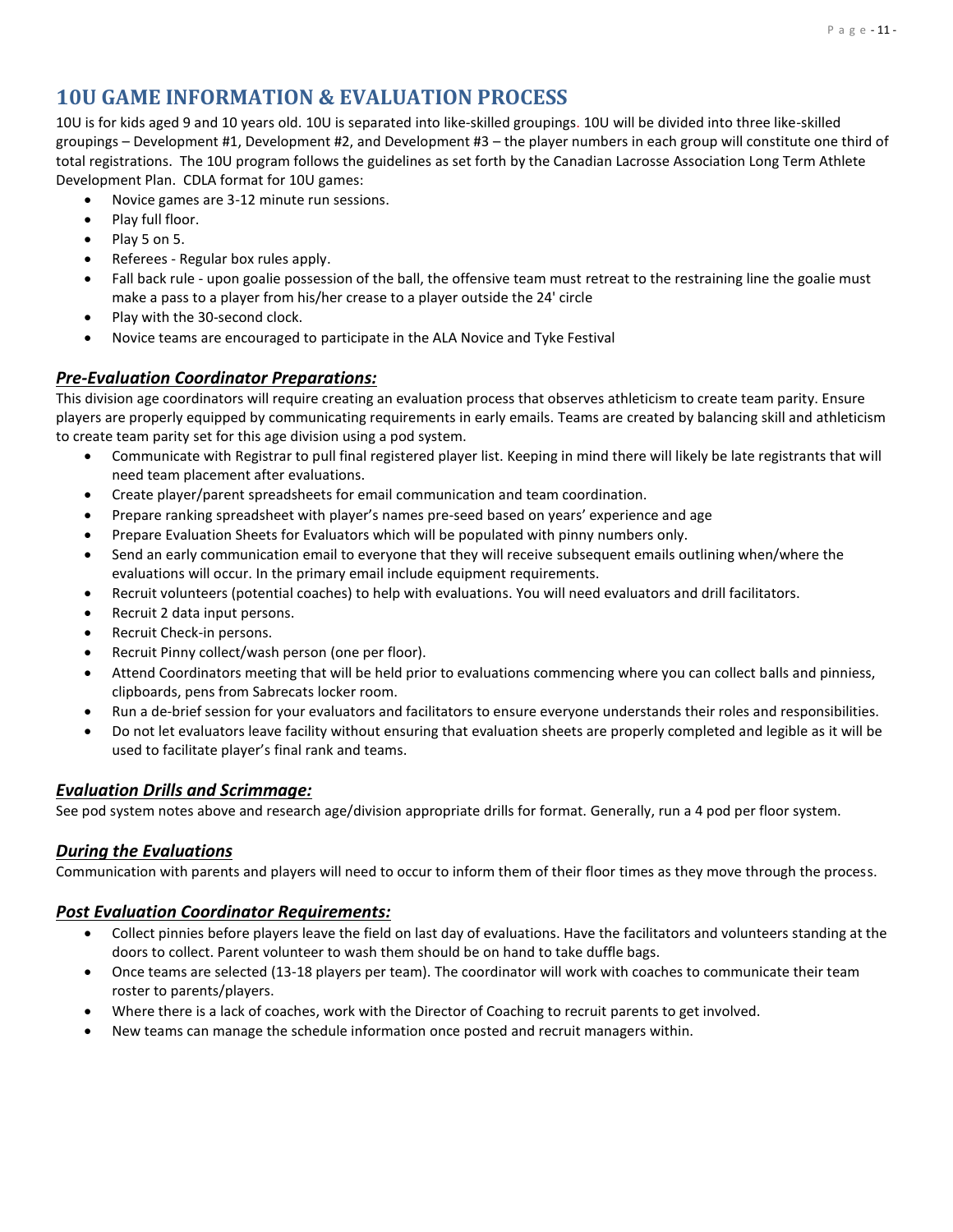### <span id="page-11-0"></span>**12U GAME INFORMATION & B/C EVALUATION PROCESS**

12U is for players that are 11 and 12 years old. The 12U division is tiered into equal parity teams within 'B' and 'C' divisions based on the CDLA Tiering Document. Playoffs are played to determine city champions.

### <span id="page-11-1"></span>*Pre-Evaluation Coordinator Preparations:*

This division age coordinators will require creating an evaluation process that observes athleticism and tactical skills to create teams within B and C. Where there is more than one team in each level division parity should be assessed.

- Create player/parent spreadsheets for email communication and team coordination. Re-include unqualified A players.
- Prepare ranking spreadsheet with player's names and pre-seed based on previous year rank/team placement, years' experience and age.
- Prepare Evaluation Sheets for Evaluators to be filled out with pinny numbers only.
- Send an early communication email to everyone that they will receive subsequent emails outlining when/where the evaluations will occur. In the primary email include equipment requirements.
- Recruit volunteers (potential coaches) to help with evaluations. You will need evaluators and drill facilitators. Minimum 1 Evaluator and 1 facilitator per pod per floor. Likely you will have these in place if you get people who helped facilitate the A try outs to continue with the volunteer commitment for this division.
- Recruit 2 data input persons.
- Recruit Check-in persons.
- Recruit Pinny collect/wash person (one per floor).
- Attend Coordinators meeting that will be held prior to evaluations commencing where you can collect balls and pinnies, clipboards, pens from Sabrecats locker room.
- Run a de-brief session for your evaluators and facilitators to ensure everyone understands their roles and responsibilities.
- Do not let evaluators leave facility without the Evaluation Sheets properly completed and legible as it will be used to determine player's final rank and teams.

### <span id="page-11-2"></span>*Evaluation Drills and Scrimmage:*

See pod system notes above and research division appropriate drills for format. Initial seeding should be in pods based on previous year rank/team placement, age (1<sup>st</sup> or 2<sup>nd</sup> year) and years experience-

### <span id="page-11-3"></span>*During the Evaluations*

• Communication with parents and players will need to occur to inform them of their floor times as they move through the process.

- <span id="page-11-4"></span>• Collect pinnies before players leave the field on last day of evaluations. Have the facilitators and volunteers standing at the doors to collect. Parent volunteer to wash them should be on hand to take duffle bags.
- Teams are divided (15-18 players per team). There should be enough pre-determined coaches at this level otherwise recruitment may be required.
- Coaches will communicate with their new teams, manage the schedule information once posted and recruit managers within.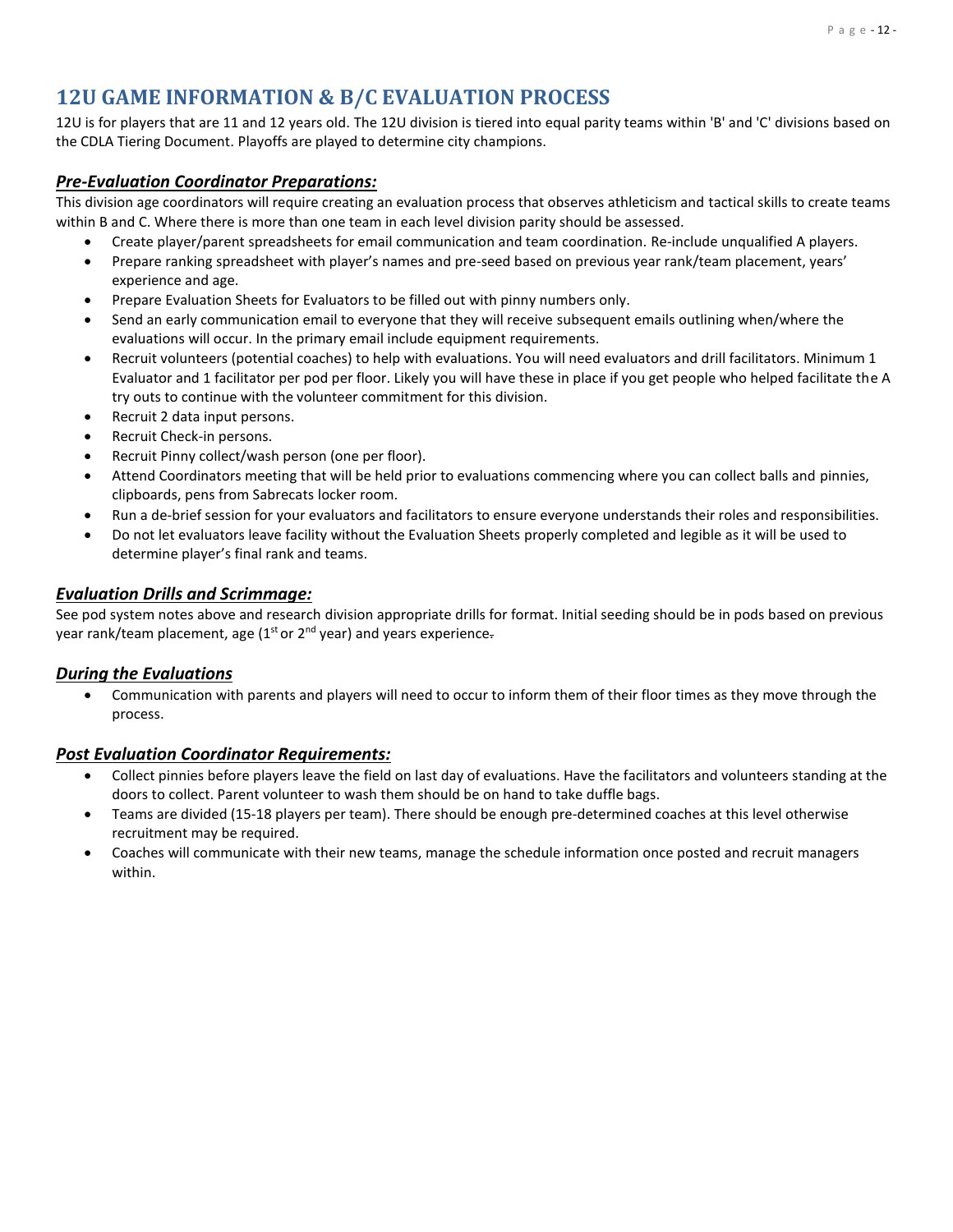### <span id="page-12-0"></span>**14U GAME INFORMATION & B/C EVALUATION PROCESS**

14U is for players that are 13 and 14 years old. The 14U division is tiered into equal parity teams within 'B' and 'C' divisions based on the CDLA Tiering Document. Playoffs are played to determine city champions.

### <span id="page-12-1"></span>*Pre-Evaluation Coordinator Preparations:*

This division age coordinators will require creating an evaluation process that observes athleticism and tactical skills to create teams ranked B and C. Where there is more than one team in each level division parity should be assessed.

- Create player/parent spreadsheets for email communication and team coordination. Re-include unqualified A players.
- Prepare ranking spreadsheet with player's names and pre-seed based on previous year rank/team placement, years experience and age.
- Prepare Evaluation Sheets for Evaluators which will be populated with pinny numbers only
- Send an early communication email to everyone that they will receive subsequent emails outlining when/where the evaluations will occur. In the primary email include equipment requirements.
- Recruit volunteers (potential coaches) to help with evaluations. You will need evaluators and drill facilitators. Minimum 1 Evaluator and 1 facilitator per pod per floor. Likely you will have these in place if you get people who helped facilitate the A try outs to continue with the volunteer commitment for this division.
- Recruit 2 data input persons.
- Recruit Check-in persons.
- Recruit Pinny collect/wash person (one per floor).
- Attend Coordinators meeting that will be held prior to evaluations commencing where you can collect balls and pinnies, clipboards, pens from Sabrecats locker room.
- Run a de-brief session for your evaluators and facilitators to ensure everyone understands their roles and responsibilities.
- Do not let evaluators leave facility without the Evaluation Sheets properly completed and legible as it will be used to determine player's final rank and teams

### <span id="page-12-2"></span>*Evaluation Drills and Scrimmage:*

• Good pre-seeding makes for better initial day evaluations. Initial seeding should be in pods based on previous year rank/team placement, age ( $1^{st}$  or  $2^{nd}$  year) and years experience. All groups noted may need to be merged in a pod above or below dependent on registered numbers.

### <span id="page-12-3"></span>*During the Evaluations*

• Communication with parents and players will need to occur to inform them of their floor times as they move through the process.

- <span id="page-12-4"></span>• Collect pinnies before players leave the field on last day of evaluations. Have the facilitators and volunteers standing at the doors to collect. Parent volunteer to wash them should be on hand to take duffle bags.
- Teams are divided (15-18 players per team). There should be enough pre-determined coaches at this level otherwise recruitment may be required.
- Coaches will communicate with their new teams, manage the schedule information once posted and recruit managers within.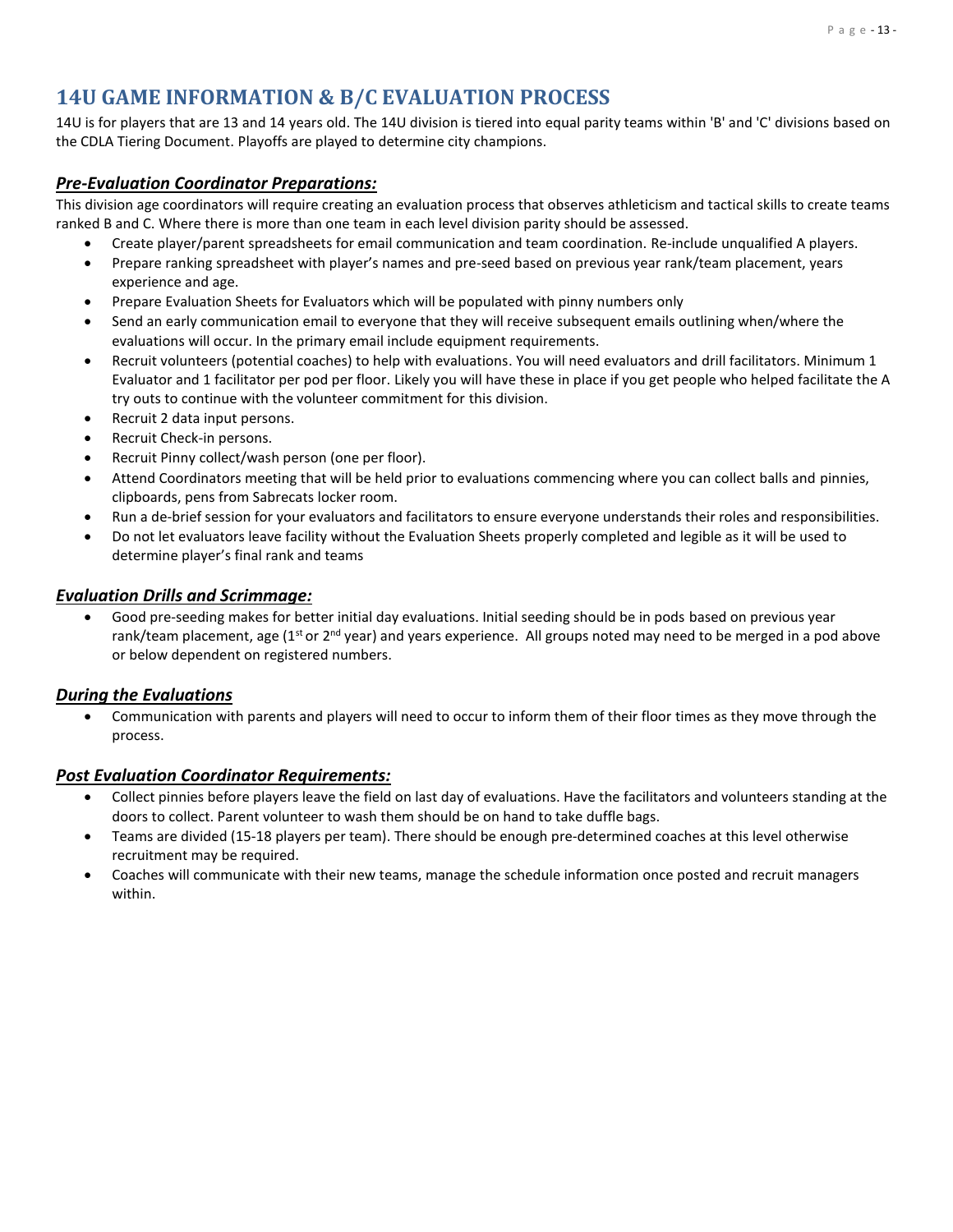### **16U GAME INFORMATION & B/C EVALUATION PROCESS**

16U is the age group for players that are 15 and 16 years old. The 16U division is tiered into equal parity teams within 'B' and 'C' divisions based on the CDLA Tiering Document. Playoffs are played to determine city champions.

### <span id="page-13-0"></span>*Pre-Evaluation Coordinator Preparations:*

This division age coordinators will require creating an evaluation process that observes athleticism and tactical skills to create teams ranked B and C. Where there is more than one team in each level division parity should be assessed.

- Create player/parent spreadsheets for email communication and team coordination. Re-include unqualified A players.
- Prepare ranking spreadsheet with player's names and pre-seed based on previous year rank/team placement, years' experience and age.
- Prepare Evaluation Sheets for Evaluators which will be populated with pinny numbers only
- Send an early communication email to everyone that they will receive subsequent emails outlining when/where the evaluations will occur. In the primary email include equipment requirements.
- Recruit volunteers (potential coaches) to help with evaluations. You will need evaluators and drill facilitators. Minimum 1 Evaluator and 1 facilitator per pod per floor. Likely you will have these in place if you get people who helped facilitate the A try outs to continue with the volunteer commitment for this division.
- Recruit 2 data input persons.
- Recruit Check-in persons.
- Recruit Pinny collect/wash person (one per floor).
- Attend Coordinators meeting that will be held prior to evaluations commencing where you can collect balls and pinnys, clipboards, pens from Sabrecats locker room.
- Run a de-brief session for your evaluators and facilitators to ensure everyone understands their roles and responsibilities.
- Do not let evaluators leave facility without the Evaluation Sheets properly completed and legible as it will be used to determine player's final rank and teams

### <span id="page-13-1"></span>*Evaluation Drills and Scrimmage:*

• Initial pod setups should be done on the previous year's team level and/or experience. Initial seeding should be in pods based on previous year rank/team placement, age (1st or 2nd year) and years experience. All groups noted may need to be merged in a pod above or below dependent on registered numbers.

### <span id="page-13-2"></span>*During the Evaluations*

• Communication with parents and players will need to occur to inform them of their floor times as they move through the process.

- <span id="page-13-3"></span>• Collect pinnies before players leave the field on last day of evaluations. Have the facilitators and volunteers standing at the doors to collect. Parent volunteer to wash them should be on hand to take duffle bags.
- Teams are divided (15-18 players per team). There should be enough pre-determined coaches at this level otherwise recruitment may be required.
- Coaches will communicate with their new teams, manage the schedule information once posted and recruit managers within.